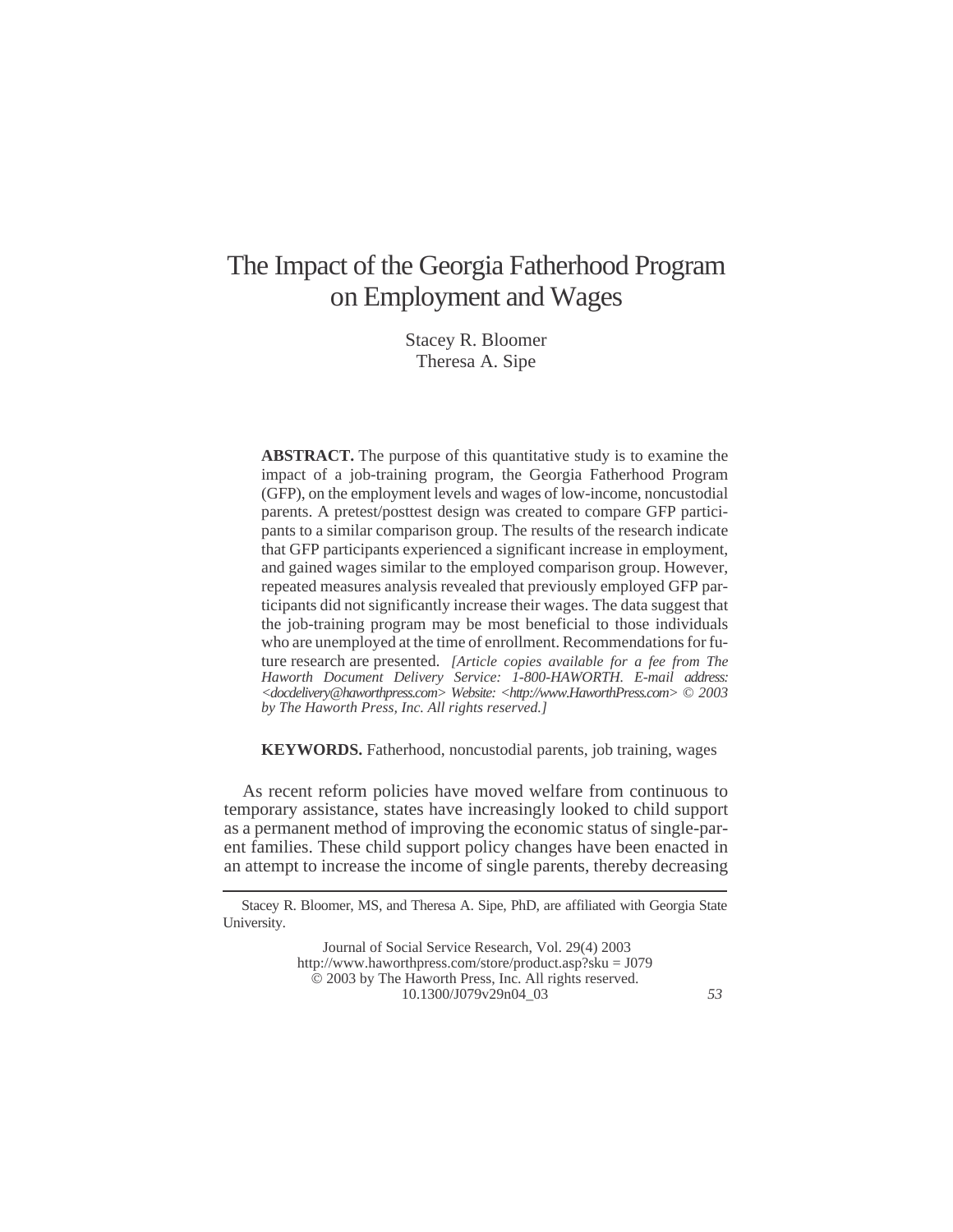poverty rates and assuaging the negative impact single parenthood has on children (Wolk & Schmahl, 1999). The socioeconomic status (SES) of noncustodial parents and corresponding support payments are critical for children living in single-parent homes for two primary reasons. First, the SES and work behavior of fathers is linked to parental involvement and frequency of parent-child interaction (Danzinger & Radin, 1990; Seltzer & Bianchi, 1988). Second, payment of child support is a means by which children can be spared the deleterious consequences of poverty, including behavioral, emotional, and academic problems (Dawson, 1991; Downey, 1994; McLeod & Shanahan, 1993).

The benefits of child support are numerous; however, one of the determinants of child support is income level. Research has shown that annual income is positively related to the amount of child support awarded, as well as how much support is paid (Sonenstein & Calhoun, 1990). There have been very few research studies about programs aimed at increasing the SES levels of noncustodial fathers to enable them to pay child support. Research regarding the effects of job training programs on employment and wage levels of the underemployed has shown that some training programs have positively affected income levels for low-income groups (Bassi & Ashenfelter, 1986; Orr, Bloom, Bell, Doolittle, Lin, & Cave, 1996). Particularly for training programs that are targeted to specific populations, a pattern of positive effects exists. For example, long-term AFDC recipients and ex-drug addicts who received job training and placement showed increased earnings in a study by Blank (1994). Also, unemployed women experienced a positive impact in their earnings after enrolling in a federal job-training program, suggesting that individuals with the least attachment to the labor market benefit the most from job-training programs (Bassi, 1987; Bloom, 1987). With 28% of all children (19.8 million) under the age of 18 living with only one parent (www.census.com, 2001), investigating and understanding programs that can improve the socioeconomic status of noncustodial parents and the lives of their children is important. The purpose of this study is to add to the literature of job-training programs by examining a statewide program that is specifically designed for noncustodial parents.

# *PROGRAM DESCRIPTION*

One of these programs, called the Georgia Fatherhood Program (GFP), provides education and job training to over 3,000 men annually.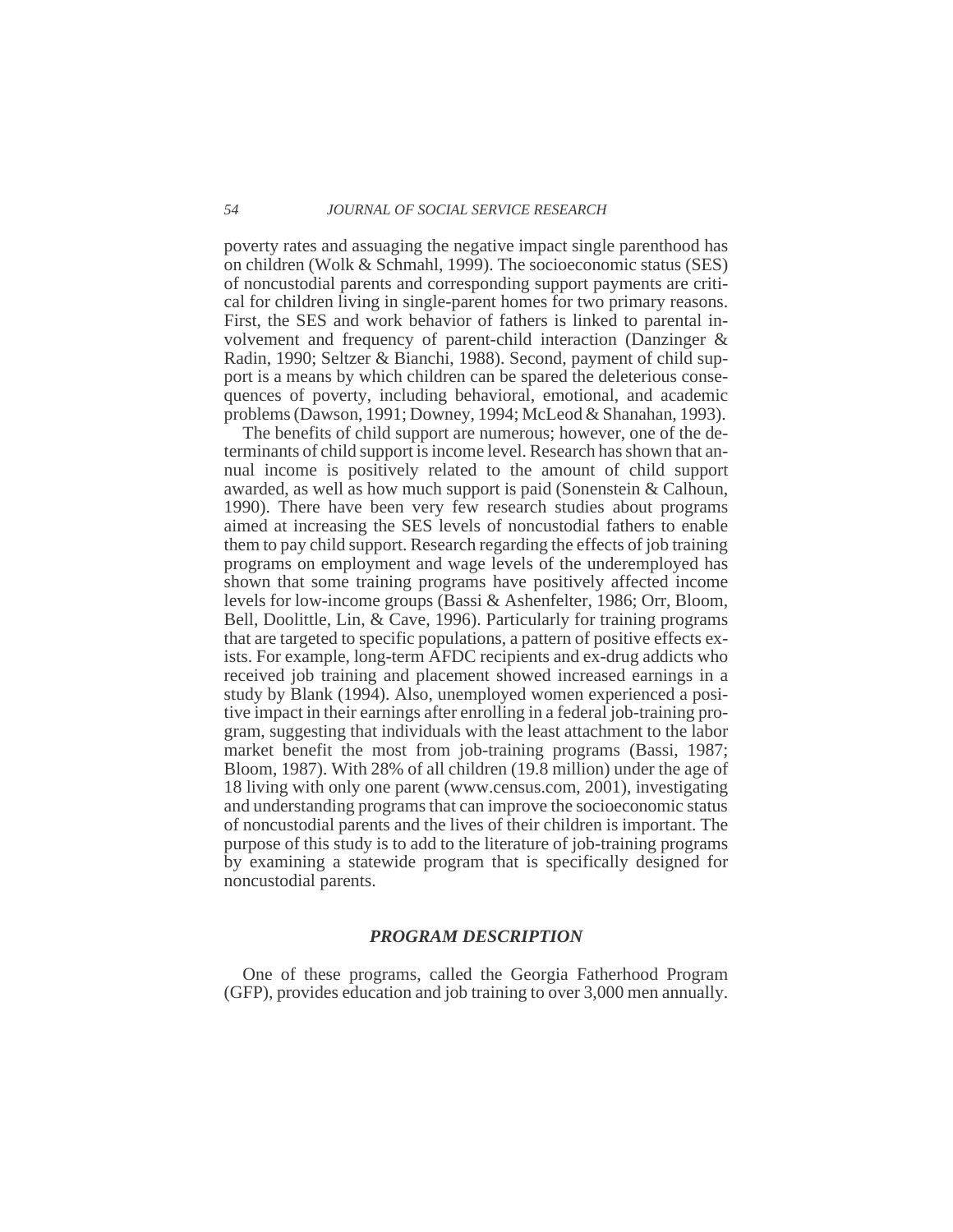The Georgia Office of Child Support Enforcement created the GFP as a work-initiative demonstration project for noncustodial parents in 1997. The program was expanded statewide in 1998. While the overall goal of the GFP is to increase levels of child support payments, the focus of this article is to examine the impact of GFP enrollment on participant employment levels and wages.

The GFP has several components, including life skills training, job placement, short-term training programs such as truck driving training, and long-term training such as heating and air-conditioning repair. All participants enroll in life skills training and job placement. However, each individual GFP experience varies depending upon the number and types of program components participants choose to attend. NCPs can be referred to the program if they have a child support order or child support arrearage, if they do not have a high school diploma or GED, if they are unemployed or underemployed, or if their child support agent feels they will benefit from the program. The program is conducted at each of Georgia's 36 technical colleges as well as a limited number of contracting service providers.

This study explores three primary research questions regarding the Georgia Fatherhood Program and its effects on the socioeconomic status of fathers. First, does enrollment in the GFP lead to a significant improvement in the employment level of those enrolled in the program when compared to a similar non-participant group? Second, do the types of jobs gained by previously unemployed GFP participants result in comparable hourly wages to those not enrolled in the program? Finally, does the GFP lead to significantly higher wages for participants who were employed prior to enrolling in the program in comparison to non-participants?

# *METHOD*

#### *Participants*

A convenience sample of low-income, noncustodial fathers was selected for this study. Subjects had to meet the following criteria: Fathers were noncustodial parents and had a court order to pay child support. Data were collected for both participant and non-participant groups at pretest (August-December 1999) and posttest (January-June 2000).

The Georgia Fatherhood Program is located at technical colleges throughout the state of Georgia. Therefore, three separate locations for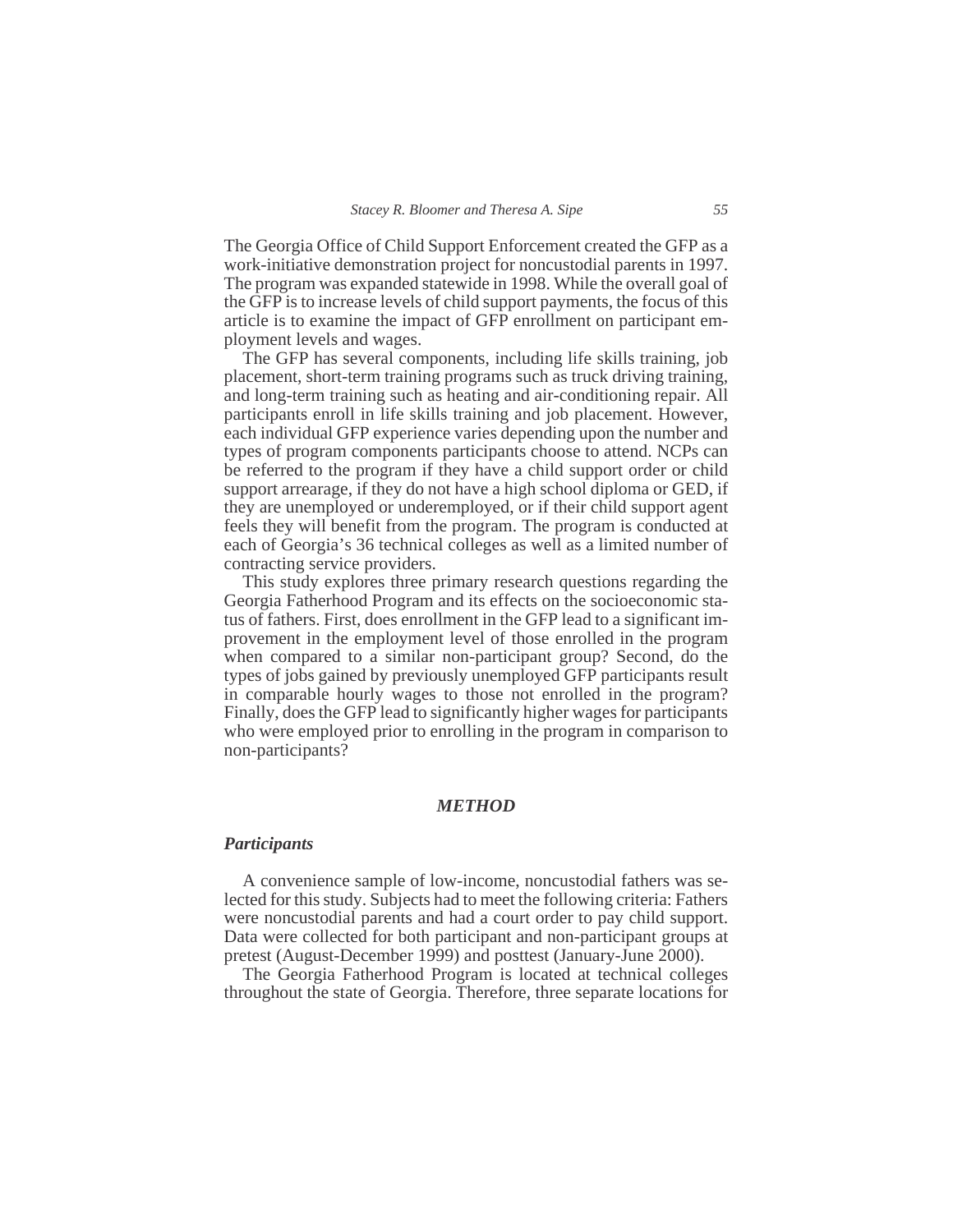data collection were chosen to provide urban, semi-urban, and rural representation of potential participants in the GFP. Participants were asked to fill out a survey that captured employment status, hourly wage, and other descriptive characteristics. All subjects signed informed consent forms to volunteer for the study. A survey identification number identified the subjects so that the information gathered would remain confidential.

The participant group was composed of noncustodial parents enrolling in the Fatherhood Program at technical colleges in the aforementioned areas. Fathers attending the Georgia Fatherhood Program orientation were asked to participate in the study, prior to receiving their orientation. Participants were not paid at pretest since the data were collected during the regular course of the orientation, before treatment began.

The non-participant group comprised noncustodial parents who were court ordered to pay child support and had appointments at child support enforcement offices or at court. Fathers waiting in court or at child support offices to discuss their cases were asked to fill out the survey as they waited. The non-participant group was paid \$10 to complete the survey at pretest.

For the posttest, both participant and non-participant subjects were contacted by mail or phone. The posttest survey was administered at scheduled times and locations, and subjects were paid \$25 to participate. In addition, individual appointments to complete the survey were offered to those who could not participate during the scheduled times.

There were 251 noncustodial parents involved in the pretest, 148 fathers were in the participant group, and 103 fathers were in the non-participant group. Since this study focuses on changes in employment levels and wages, subjects who did not return for the posttest were not included in the final sample. One hundred and twenty-three fathers returned for the posttest, 76 subjects were in the participant group, and 47 were in the non-participant group. Therefore, the posttest completion rate was 52% for the participant group, and 46% for the non-participant group.

The sample was predominantly African American for both groups (see Table 1). Although the participant group had slightly lower levels of education than the non-participant group, and also had more experience in jail, chi-square analyses revealed that these differences were not significant (see Tables 1 and 2). However, only 30% of the participant group was employed at the pretest, in comparison to 80% of the non-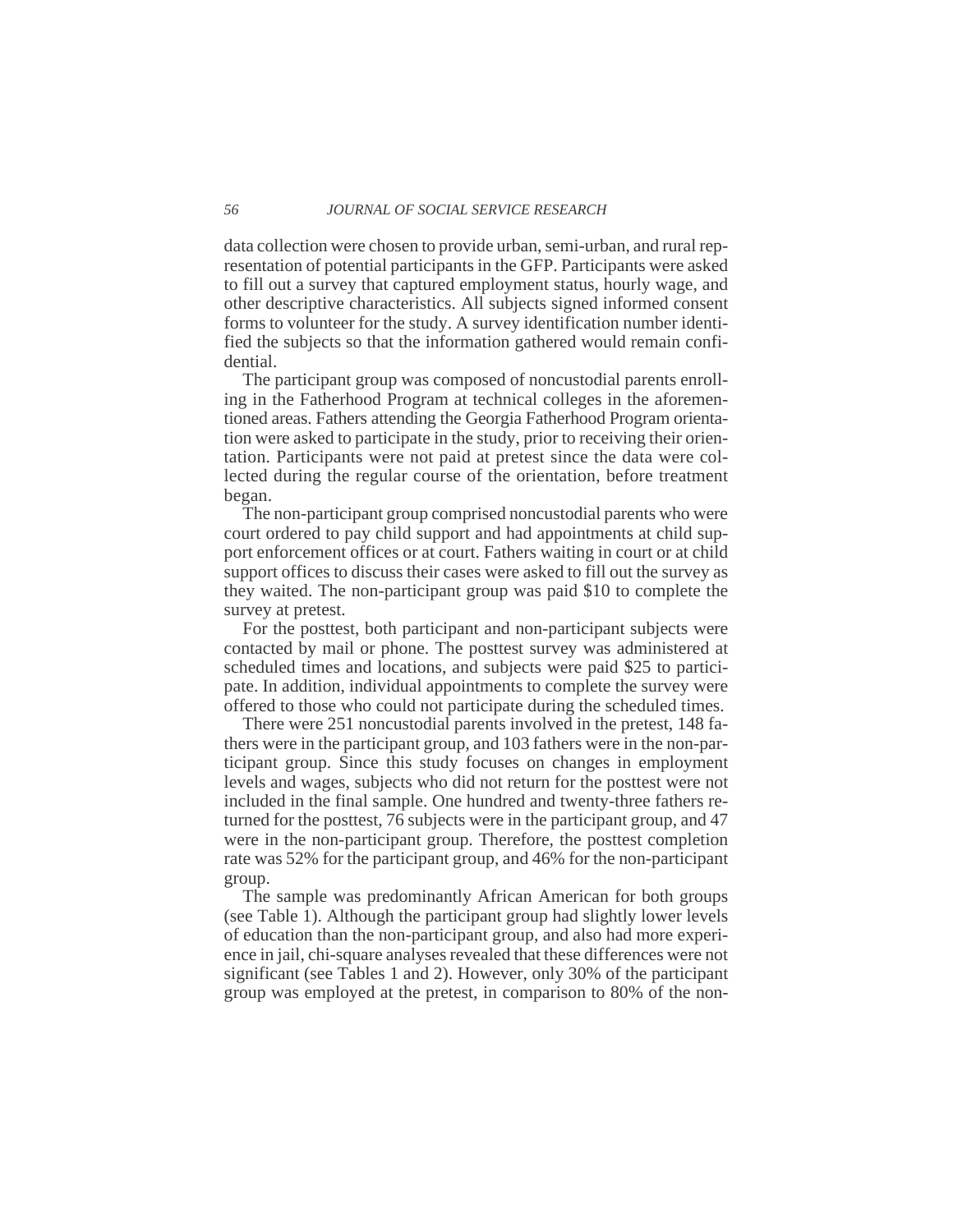| Race                                            |                | Participants |                | Non-participants |
|-------------------------------------------------|----------------|--------------|----------------|------------------|
|                                                 | $\sqrt{n}$     | $\%$         | $\sqrt{n}$     | $\frac{0}{0}$    |
| Hispanic                                        | 1              | 1.3          | $\Omega$       | $\Omega$         |
| White                                           | 8              | 10.5         | $\overline{7}$ | 14.9             |
| African American                                | 65             | 85.6         | 39             | 83.0             |
| Missing                                         | $\overline{2}$ | 2.6          | 1              | 2.1              |
| Total                                           | 76             | 100.0        | 47             | 100.0            |
| Note: $\chi^2$ (2, n = 120) = 1.093, p = .579.  |                |              |                |                  |
| Education                                       |                |              |                |                  |
| Did not finish high school                      | 27             | 35.5         | 8              | 17.0             |
| High school grad/has GED                        | 28             | 36.8         | 25             | 53.2             |
| More than high school                           | 20             | 26.4         | 12             | 25.5             |
| Missing                                         | 1              | 1.3          | $\mathcal{P}$  | 4.3              |
| Total                                           | 76             | 100.0        | 47             | 100.0            |
| Note: $\chi^2$ (2, n = 120) = 5.316, p = .070.  |                |              |                |                  |
| <b>Employment Status</b>                        |                |              |                |                  |
| Yes                                             | 23             | 30.3         | 37             | 78.7             |
| <b>No</b>                                       | 53             | 69.7         | 9              | 19.1             |
| Missing                                         | 0              | 0            | 1              | 2.1              |
| Total                                           | 76             | 100.0        | 47             | 100.0            |
| Note: $\chi^2$ (1, n = 122) = 28.861, p < .001. |                |              |                |                  |

TABLE 1. Sample Demographics

participant group, which was statistically significant  $\chi^2$ , (1, n = 122) = 28.861,  $p < .001$ . This low participant employment number was expected, since the GFP directly targets individuals who are unemployed or are experiencing underemployment. If employed, participants were asked to give their hourly wage. The average wage of subjects in both groups at pretest is presented in Table 3.

# *RESULTS*

Before the results to research questions are presented, first the attrition rate for the pretest sample must be addressed. An attrition rate that results in a final sample group different from the original pretest group would affect the ability to generalize the results presented to the general population of GFP participants. In order to investigate the scope of this potential problem, chi-square analyses were conducted for the charac-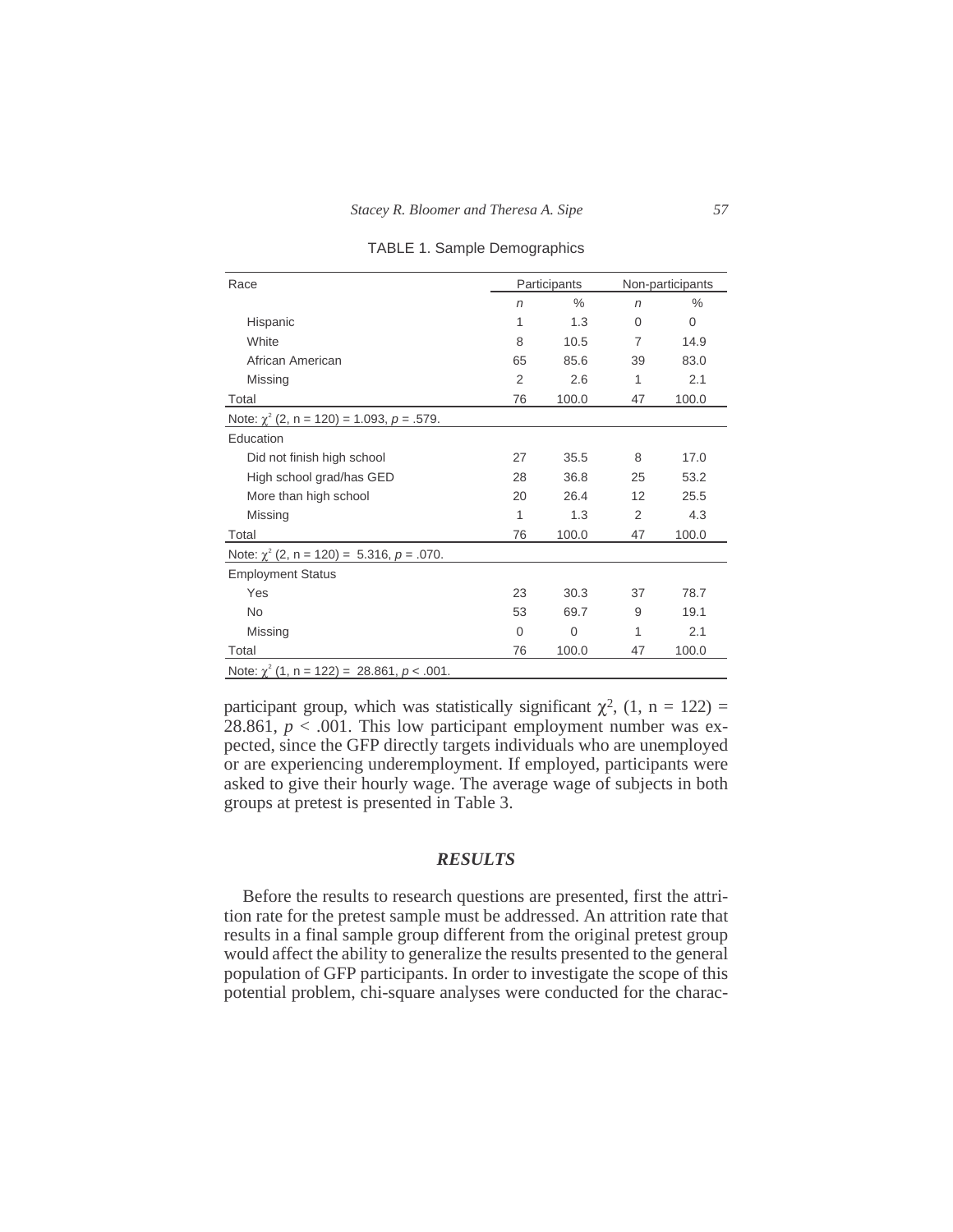#### *58 JOURNAL OF SOCIAL SERVICE RESEARCH*

| Incarceration: All types                       | Participants |       | Non-participants |       |
|------------------------------------------------|--------------|-------|------------------|-------|
|                                                | n            | $\%$  | n                | ℅     |
| Yes                                            | 52           | 68.4  | 27               | 57.5  |
| <b>No</b>                                      | 19           | 25.0  | 16               | 34.0  |
| Missing                                        | 5            | 6.6   | 4                | 8.5   |
| Total                                          | 76           | 100.0 | 47               | 100.0 |
| Note: $\chi^2$ (1, n = 114) = 1.374, p = .241. |              |       |                  |       |
| Incarcerated: Child support nonpayment         |              |       |                  |       |
| Yes                                            | 24           | 31.6  | 10               | 21.3  |
| <b>No</b>                                      | 51           | 67.1  | 35               | 74.5  |
| Missing                                        | 1            | 1.3   | 2                | 4.2   |
| Total                                          | 76           | 100.0 | 47               | 100.0 |
| Note: $\chi^2$ (1, n = 120) = 1.324, p = .250. |              |       |                  |       |

#### TABLE 2. Incarceration Experience

TABLE 3. Pretest and Posttest Mean Wages for Previously Employed Participants

|          |        | Participants |    |        | Non-participants |    |
|----------|--------|--------------|----|--------|------------------|----|
|          | Μ      | <b>SD</b>    |    | Μ      | SD.              |    |
| Pretest  | 8.2521 | 1.7395       | 19 | 8.6522 | 2.0861           | 27 |
| Posttest | 8.6100 | 2.4763       | 19 | 9.8767 | 3.4775           | 27 |

teristics of race, education, employment status, all types of incarceration, and incarceration specifically for child support nonpayment ( $p <$ .05). These analyses revealed no significant differences for any of the categories (see Tables 7 and 8). Therefore, although the attrition rate was high, the two groups are comparable, and thus the results reported are representative to GFP participants outside of the final sample.

The first research question investigated whether enrollment in the GFP led to a significant gain in employment for participants, and determined if non-participants experienced a similar gain. Crosstabulations were conducted, and the McNemar test, an inferential test of frequencies (Huck & Cormier, 1996), compared pretest and posttest employment ( $\alpha$  < .05). There were gains in employment for both program participants and non-participants. As seen in Table 4, the participant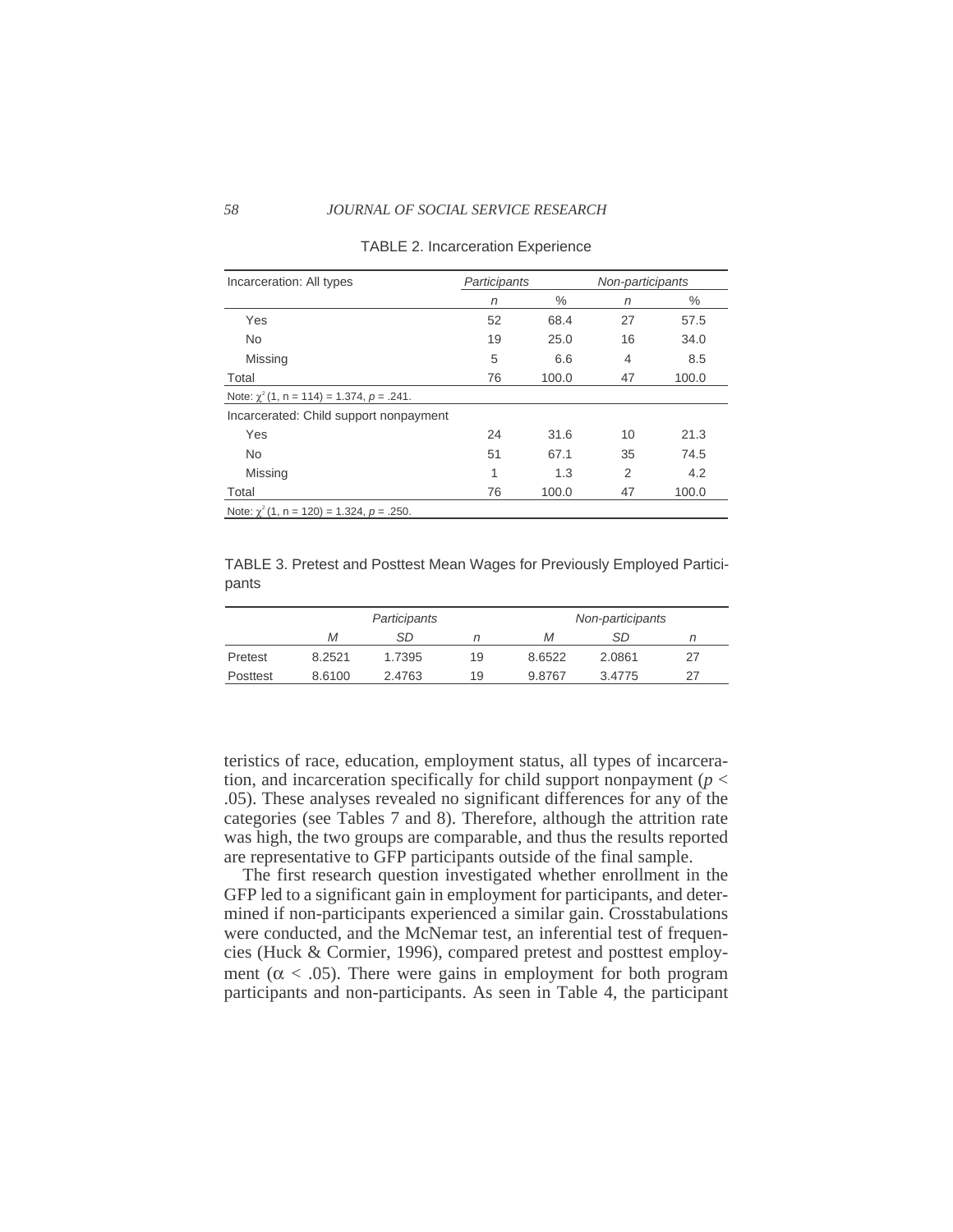|            |             |                | <b>Posttest Employment</b> |    |           |
|------------|-------------|----------------|----------------------------|----|-----------|
|            | Group       |                | Yes                        |    | <b>No</b> |
|            | Participant | n              | $(\% )$                    | n  | $(\% )$   |
|            | Yes         | 20             | (26.3)                     | 3  | (3.9)     |
| Pretest    | <b>No</b>   | 30             | (39.5)                     | 23 | (30.3)    |
| Employment | Non-part.   |                |                            |    |           |
|            | Yes         | 35             | (76.1)                     | 2  | (4.3)     |
|            | <b>No</b>   | $\overline{4}$ | (8.7)                      | 5  | (10.9)    |

#### TABLE 4. Employment Crosstabulations

Note: One non-participant missing employment information for pretest: not included in crosstabulations.

group moved from an employment rate of only 30% to an employment rate of 66% at posttest. In comparison, the non-participant group moved from an employment level of 80% to 85%. The McNemar Test revealed that gains in employment were significant for the participant group only  $(n = 76, p < .001)$ .

The second research question examined the posttest wages of previously unemployed program participants and the employed non-participant group (Table 5). When wages were compared using an independentsamples t-test, the posttest wages of previously unemployed GFP participants did not differ significantly from that of the employed non-participants ( $t = -0.412$ ;  $p = .681$ ). Previously unemployed fathers who enrolled in the GFP reported a mean hourly wage of  $$9.75$  (SD = 2.96,  $n = 27$ ) at posttest, in comparison to the employed non-participant wage of  $$10.08$  (SD = 3.46, n = 40).

Finally, a repeated measures analysis was used to investigate the remaining research question, if GFP enrollment resulted in higher wages for previously employed NCPs in the participant group when compared to previously employed NCPs in the non-participant group. The within-subjects factor corresponds to time (pretest to posttest), and the mean wage of the participant and non-participant group is the between-subjects factor (Table 6).

Both groups did report a gain in wages. The wages of participants improved \$0.36, and the wages of non-participants increased by \$1.22 (see Table 3). However, enrollment in the Fatherhood Program did not lead to a statistically significant gain in wages for NCPs employed on entry to the program when compared to NCPs not in the program. The only significant factor in the repeated measures analysis was time, as wages rose significantly from pretest to posttest for both groups (see Table 6).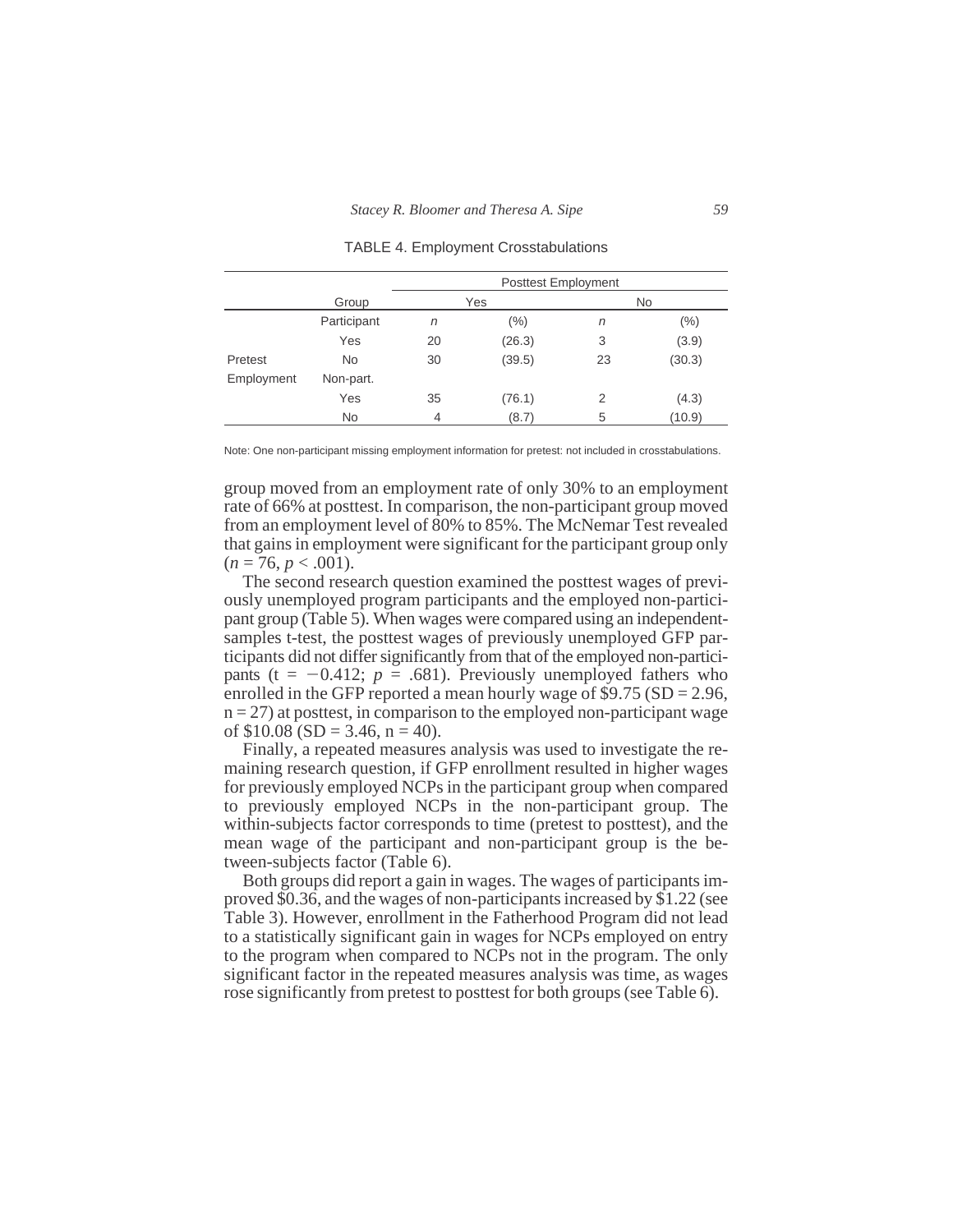TABLE 5. Comparison of Posttest Wages of Previously Employed Participants Using a t-Test

| Group               |    | М     | SD   |          |       | df |
|---------------------|----|-------|------|----------|-------|----|
| Participant         |    | 9.75  | 2.96 | $-0.412$ | 0.681 | 65 |
| Non-<br>Participant | 40 | 10.08 | 3.46 |          |       |    |

TABLE 6. Summary of Repeated-Measures ANOVA for Pretest and Posttest Wages

| Effect                  | df | SS      | MS     | F     |      |
|-------------------------|----|---------|--------|-------|------|
| <b>Between Subjects</b> |    |         |        |       |      |
| Group                   | 1  | 15.491  | 15.491 | 1.360 | .250 |
| Error                   | 44 | 501.136 | 11.389 |       |      |
| <b>Within Subjects</b>  |    |         |        |       |      |
| Time                    | 1  | 13.961  | 13.961 | 6.730 | .013 |
| Time X Group            | 1  | 4.187   | 4.187  | 2.018 | .162 |
| Error                   | 44 | 91.273  | 2.074  |       |      |

### *DISCUSSION*

The results indicate that for this selected sample, participants in the Fatherhood Program experienced statistically significant gains in employment levels. A significant gain in employment was not found for a similar, non-participating, comparison group. Interestingly, enrollment in the GFP assisted men who were previously unemployed gaining jobs with wages that were comparable to the non-participant group.

However, enrollment in the program for those who were previously employed did not lead to a significant increase in wages when compared to the non-participant group. Although not statistically significant, the gain in wages for those not enrolled in the GFP was \$0.86 more an hour than the increase for GFP participants. There are two potential explanations for the previously employed participant group not showing a gain in wages as large as the non-participant group. One possibility is that this program benefits the most those who are unemployed. This would support previous research on job training programs. Bassi and Ashenfelter (1986) as well as Orr et al. (1996) found that training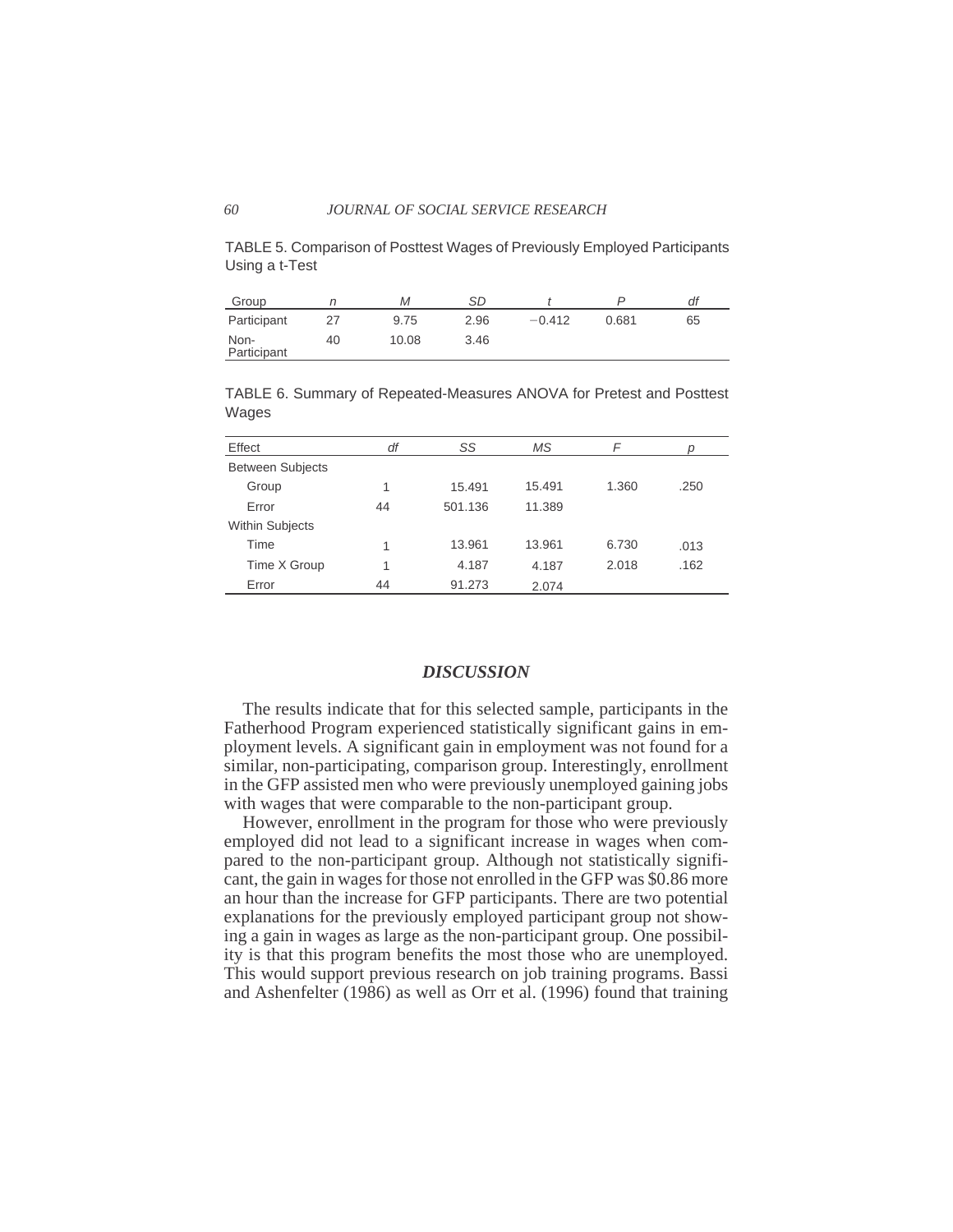TABLE 7. Final Sample and Attrition Group Demographics

| Race                                                                                                   |                |                     | Participants*  |                        |                | Non-participants**  |                |                        |
|--------------------------------------------------------------------------------------------------------|----------------|---------------------|----------------|------------------------|----------------|---------------------|----------------|------------------------|
|                                                                                                        |                | <b>Final Sample</b> |                | <b>Attrition Group</b> |                | <b>Final Sample</b> |                | <b>Attrition Group</b> |
|                                                                                                        | $\sqrt{n}$     | $\%$                | $\sqrt{n}$     | $\frac{0}{0}$          | n              | $\%$                | $\sqrt{n}$     | $\%$                   |
| Hispanic                                                                                               | 1              | 1.3                 | $\overline{0}$ | $\Omega$               | 0              | 0                   | 1              | 1.8                    |
| White                                                                                                  | 8              | 10.5                | 16             | 22.2                   | $\overline{7}$ | 14.9                | $\overline{7}$ | 12.5                   |
| African American                                                                                       | 65             | 85.6                | 55             | 76.4                   | 39             | 83.0                | 47             | 83.9                   |
| Other                                                                                                  | $\Omega$       | 0.0                 | $\mathbf{0}$   | 0.0                    | $\overline{0}$ | 0.0                 | 1              | 1.8                    |
| Missing                                                                                                | $\overline{2}$ | 2.6                 | 1              | 1.4                    | 1              | 2.1                 | $\mathbf{0}$   | 0.0                    |
| Total                                                                                                  | 76             | 100.0               | 72             | 100.0                  | 47             | 100.0               | 56             | 100.0                  |
| *Note: $\gamma^2$ (2, n = 145) = 4.440, p = .109.<br>** Note: $\chi^2$ (3, n = 102) = 1.781, p = .619. |                |                     |                |                        |                |                     |                |                        |
| Education                                                                                              |                |                     |                |                        |                |                     |                |                        |
| Did not finish high<br>school                                                                          | 27             | 35.5                | 39             | 54.2                   | 8              | 17.0                | 15             | 26.8                   |
| High school<br>grad/has GED                                                                            | 28             | 36.8                | 21             | 29.2                   | 25             | 53.2                | 31             | 55.3                   |
| More than high<br>school                                                                               | 20             | 26.4                | 12             | 16.6                   | 12             | 25.5                | 9              | 16.1                   |
| Missing                                                                                                | 1              | 1.3                 | $\overline{0}$ | 0.0                    | 2              | 4.3                 | 1              | 1.8                    |
| Total                                                                                                  | 76             | 100.0               | 72             | 100.0                  | 47             | 100.0               | 56             | 100.0                  |
| *Note: $\chi^2$ (2, n = 147) = 5.123, p = .077.<br>** Note: $\chi^2$ (2, n = 100) = 2.224, p = .329.   |                |                     |                |                        |                |                     |                |                        |
| <b>Employment Status</b>                                                                               |                |                     |                |                        |                |                     |                |                        |
| Yes                                                                                                    | 23             | 30.3                | 24             | 33.3                   | 37             | 78.7                | 38             | 67.9                   |
| <b>No</b>                                                                                              | 53             | 69.7                | 47             | 65.3                   | 9              | 19.1                | 18             | 32.1                   |
| Missing                                                                                                | $\mathbf{0}$   | 0                   | 1              | 1.4                    | 1              | 2.1                 | $\overline{0}$ | 0.0                    |
| Total                                                                                                  | 76             | 100.0               | 72             | 100.0                  | 47             | 100.0               | 56             | 100.0                  |
| *Note: $\chi^2$ (1, n = 147) = .211, p = .646.<br>** Note: $\chi^2(1, n = 102) = 2.053$ , $p = .152$ . |                |                     |                |                        |                |                     |                |                        |

programs benefit the most disadvantaged, whereas those already in the employment market did not have significant gains in wages. However, another possibility is that participants had lower wages because they were still in training at posttest; the long-term training programs would go beyond the six-month posttest date. Therefore, some participants may have not yet experienced their improvement in hourly wage at the time of the posttest. Follow-up participant wage information two years after program orientation would help determine if participants in training experience a wage increase.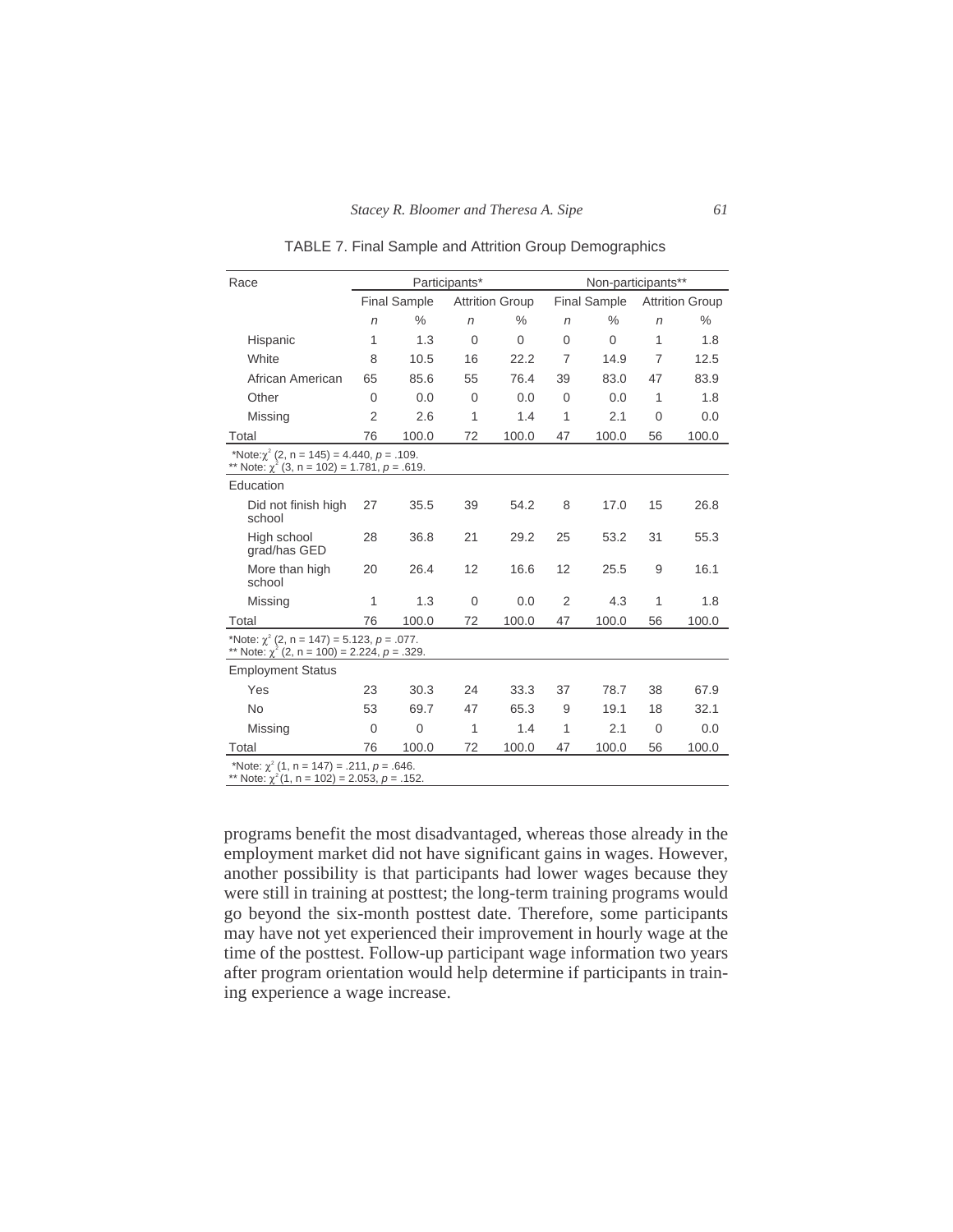| Incarceration: All<br>types                                                                           |    |                     | Participants* |                        |                | Non-participants**  |                |                        |
|-------------------------------------------------------------------------------------------------------|----|---------------------|---------------|------------------------|----------------|---------------------|----------------|------------------------|
|                                                                                                       |    | <b>Final Sample</b> |               | <b>Attrition Group</b> |                | <b>Final Sample</b> |                | <b>Attrition Group</b> |
|                                                                                                       | n  | $\%$                | n             | $\%$                   | n              | $\%$                | n              | $\%$                   |
| Yes                                                                                                   | 52 | 68.4                | 57            | 79.2                   | 27             | 57.5                | 43             | 76.8                   |
| <b>No</b>                                                                                             | 19 | 25.0                | 12            | 16.7                   | 16             | 34.0                | 12             | 21.4                   |
| Missing                                                                                               | 5  | 6.6                 | 3             | 4.1                    | 4              | 8.5                 | 1              | 1.8                    |
| Total                                                                                                 | 76 | 100.0               | 72            | 100.0                  | 47             | 100.0               | 56             | 100.0                  |
| *Note: $\gamma^2$ (1, n = 140) = 1.782, p = .182.<br>** Note: $\chi^2$ (1, n = 98) = 2.801, p = .094. |    |                     |               |                        |                |                     |                |                        |
| Incarcerated: Child<br>support nonpayment                                                             |    |                     |               |                        |                |                     |                |                        |
| Yes                                                                                                   | 24 | 31.6                | 18            | 25.0                   | 10             | 21.3                | 10             | 17.9                   |
| <b>No</b>                                                                                             | 51 | 67.1                | 49            | 68.0                   | 35             | 74.5                | 44             | 78.5                   |
| Missing                                                                                               | 1  | 1.3                 | 5             | 7.0                    | $\overline{2}$ | 4.2                 | $\overline{2}$ | 3.6                    |
| Total                                                                                                 | 76 | 100.0               | 72            | 100.0                  | 47             | 100.0               | 56             | 100.0                  |
| *Note: $\chi^2$ (1, n = 142) = .448, p = .503.<br>** Note: $\chi^2$ (1, n = 99) = .209, p = .648.     |    |                     |               |                        |                |                     |                |                        |

TABLE 8. Final Sample and Attrition Group Incarceration Experience

There are two main limitations to the scope of this study, which relate to the size of the final sample as well as the scope of research questions. First, there was a large attrition rate from pretest to posttest. The chi-square analyses of the pretest attrition group and the final sample revealed that there were no significant differences between the two groups. However, complete data were not available for all employment and wage variables. Wage data at posttest were available for only 27 subjects in the participant group and 40 subjects in the non-participant group. Furthermore, only 19 individuals in the participant group and 27 subjects in the non-participant group had both pretest and posttest wage data available for repeated measures analysis. The small amount of complete pretest and posttest wage data limits the extent to which the results of the repeated measures wage analysis can be generalized to the general GFP population.

In addition, power of the repeated measure analysis is affected by the small sample size. Although post hoc analysis revealed that the power level was satisfactory for the within-subjects factor of time (power = .72), the power for the between-subjects factor of group was very low (power = .207). With a larger sample size and correspondingly higher power, it is likely that a significant difference in wage gains for the par-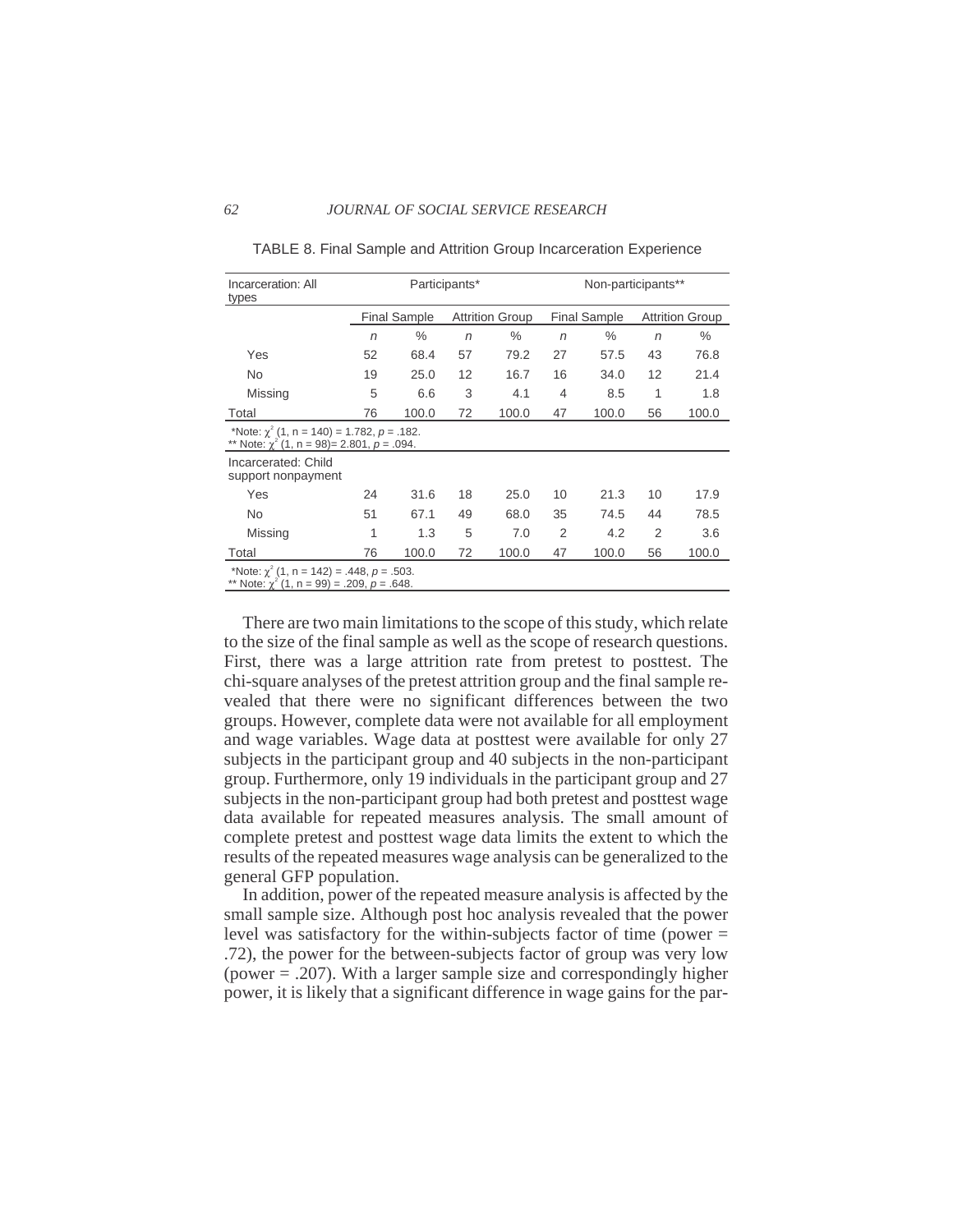ticipant and non-participant groups would have been detected, with the non-participant group showing higher wage gains in a six-month period. The existence of this hypothesis reemphasizes the need for follow-up information. Participant wage data on a larger sample with complete data would help investigate the wage gains previously employed GFP participants experience once they have completed training, and how these gains measure against a comparison group.

The second limitation of this study is understanding the extent to which the Georgia Fatherhood Program has an impact on the economic and emotional status of child support recipients. The focus of this study is the financial impact of the GFP on employment and wages; corresponding analyses on the economic and emotional outcomes for children are beyond the scope of the research presented. Child support data were not available at the time this study was conducted. However, such data would enhance the results reported in this study, and could assess program ability to achieve its goal of increased child support payments. It is important to note that the increase in employment shown in this study does not necessarily mean that there is a corresponding increase in child support payments. It would be premature to generalize about the benefits to families of the Georgia Fatherhood Program until child support payment information is collected and analyzed.

The invaluable information child support data could provide regarding the effectiveness of the GFP provides direction for future research. In addition to child support information, there are many other areas that could enhance the research presented here. First, more detailed information on the outcomes of specific types of training components would demonstrate which programs are most effective. Although all participants enroll in life skills training and job placement, the experience of each GFP participant varies based upon the types of training opportunities they select. Thus it is possible that a specific type of training has a different impact on employment and wages. Second, information describing employment history and length of employment for both the participant and non-participant groups over time would assist in determining if enrollment in the Fatherhood Program leads to more stable long-term employment. Also, more information about the employment barriers noncustodial parents face needs to be gathered and analyzed. The identification of barriers would promote better understanding of the types of services required to assist individuals out of unemployment.

The research presented here demonstrates that noncustodial parents are able to move into the labor market, despite having previously expe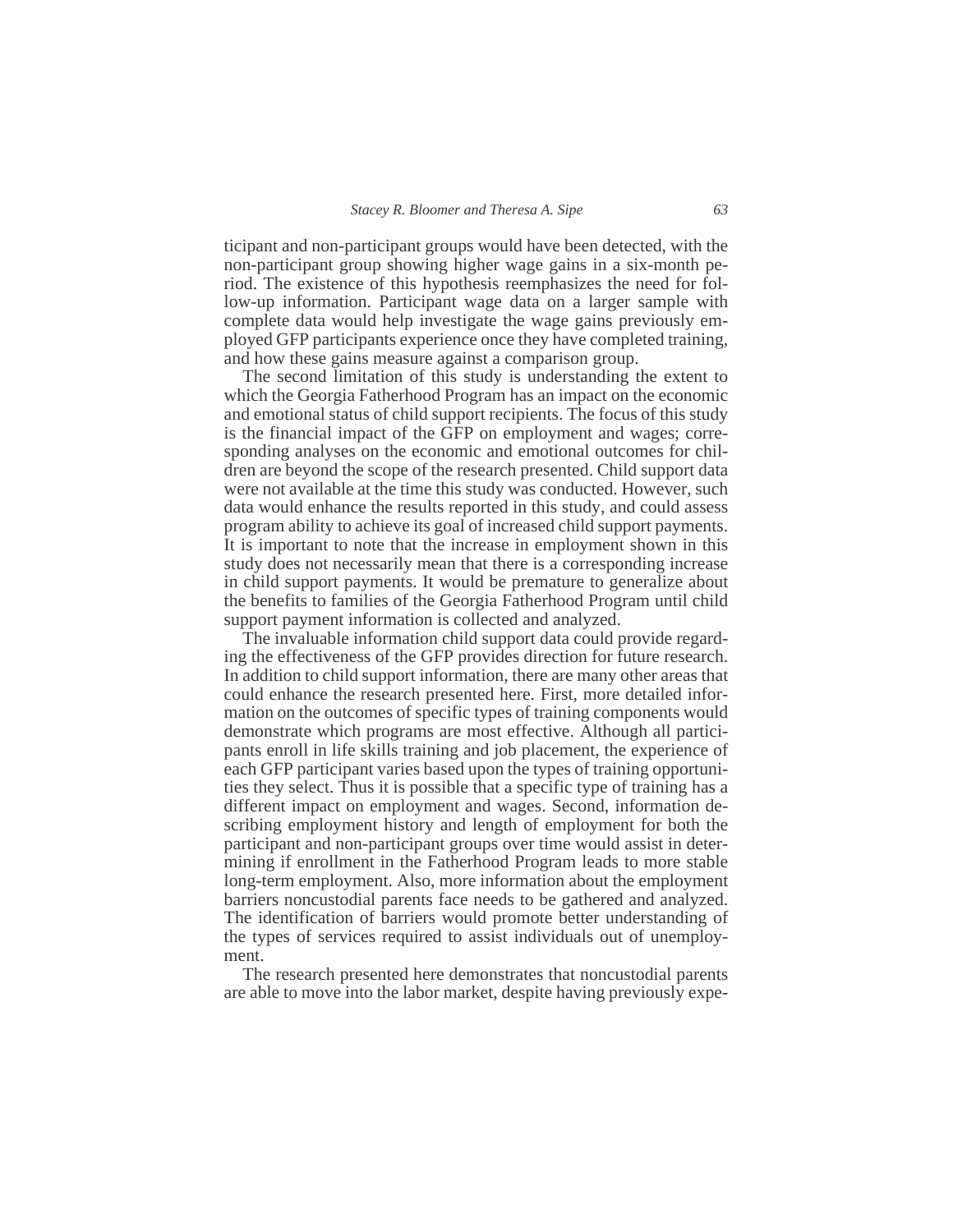rienced very low levels of employment. Before men in this study enrolled in the GFP, they were required to pay child support, but nonetheless had an overall employment rate of only 30%. The services offered through this program led this group of men to more than double their employment rate. In addition, the types of jobs gained were comparable in wages to a comparison group. Although the need for additional data is clear, these results support the continuation of funding for job-training programs for the economically disadvantaged. Assisting fathers with their employment needs is an essential step in the promotion of self-sufficiency and the family.

#### **REFERENCES**

- Bassi, L. J. (1987). Training the disadvantaged. Can it reduce welfare dependence? *Evaluation Review, 11* (4), 493-509.
- Bassi, L. J., & Ashenfelter, O. (1986). The effect of direct job creation and training programs on low-skilled workers. In Danziger, S. H. & Weinberg, D. H. (Eds.), *Fighting poverty: What works and what doesn't*. Harvard University Press, 133-151.
- Blank, R. M. (1994). The employment strategy: Public policies to increase work and earnings. In Danziger, S. H., Sandefur, G. D., & Weinberg, D. H. (Eds.), *Confronting poverty: Prescriptions for change*. Harvard University Press, Cambridge University Press, 168-204.
- Bloom, H. S. (1987). What works for whom? CETA Impacts for Adult Participants. *Evaluation Review, 11* (4), 510-527.
- Danziger, S. K., & Radin, N. (1990). Absent does not equal uninvolved: Predictors of fathers in teen mother families. *Journal of Marriage and the Family, 52*, 626-642.
- Dawson, D. (1991). Family structure and children's health and well-being: Data from the 1988 National Health Survey on child health. *Journal of Marriage and the Family, 53* (3), 573-584.
- Downey, D. (1994). The school performance of children from single-mother and single-father families: Economic or interpersonal deprivation? *Journal of Family Issues, 15* (1), 129-147.
- Huck, S. W., & Cormier, W. H. (1996). *Reading Statistics and Research.* Harper Collins. New York.
- McLeod, J. D., & Shanahan, M. J. (1993). Poverty, parenting, and children's mental health. *American Sociological Review, 58*, 351-366.
- Orr, L., Bloom, H., Bell, S., Doolittle, F., Lin, W., & Cave, G. (1996). *Does Training for the Disadvantaged Work?* The Urban Institute Press. Washington, DC.
- Seltzer, J. A., & Bianchi, S. M. (1988). Children's contact with absent parents. *Journal of Marriage and the Family, 50,* 663-677.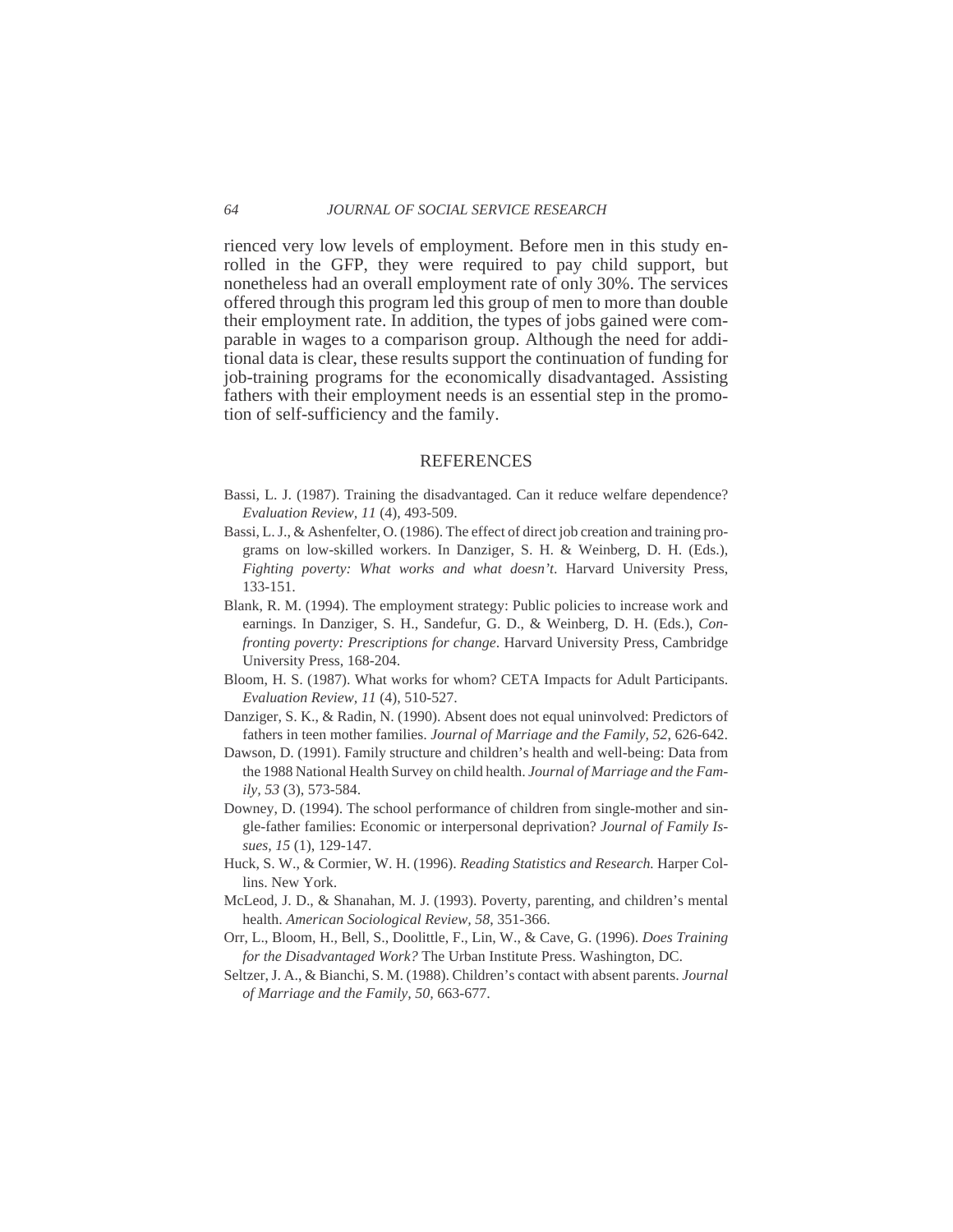- Sonenstein, F. L., & Calhoun, C. A. (1990). Determinants of child support: A pilot survey of absent parents. *Contemporary Policy Issues, 8*, 75-94.
- Wolk, J. L. & Schmahl, S. (1999). Child support enforcement: The ignored component of welfare reform. *Families in Society, 80* (5), 526-530.
- www.census.com (April, 2001). "Living Arrangements of Children." Household Economic Studies. U.S. Department of Commerce. Economics and Statistics Administration. U.S. Census Bureau.

RECEIVED :12/01 REVISED : 8/02 ACCEPTED : 9/02

|                   | authority for their institutional library     |                                                                                                                                                                                                                                                                                                                                                                                                                                   |
|-------------------|-----------------------------------------------|-----------------------------------------------------------------------------------------------------------------------------------------------------------------------------------------------------------------------------------------------------------------------------------------------------------------------------------------------------------------------------------------------------------------------------------|
| address.          |                                               | If you have read a reprint or photocopy of this article, would<br>you like to make sure that your library also subscribes to this<br>journal? If you have the authority to recommend subscriptions<br>to your library, we will send you a free sample copy for review<br>with your librarian. Just fill out the form below-and make sure that you type or<br>write out clearly both the name of the journal and your own name and |
|                   |                                               | () Yes, please send me a complimentary sample copy of this journal:                                                                                                                                                                                                                                                                                                                                                               |
|                   |                                               | (please write in complete journal title here-do not leave blank)                                                                                                                                                                                                                                                                                                                                                                  |
|                   |                                               |                                                                                                                                                                                                                                                                                                                                                                                                                                   |
|                   |                                               |                                                                                                                                                                                                                                                                                                                                                                                                                                   |
| subscription.     |                                               | I will show this journal to our institutional or agency library for a possible                                                                                                                                                                                                                                                                                                                                                    |
|                   | The name of my institution/agency library is: |                                                                                                                                                                                                                                                                                                                                                                                                                                   |
|                   |                                               |                                                                                                                                                                                                                                                                                                                                                                                                                                   |
|                   |                                               |                                                                                                                                                                                                                                                                                                                                                                                                                                   |
|                   |                                               | <b>INSTITUTION:</b> THE RESERVE TO A RESERVE THE RESERVE TO A RESERVE THE RESERVE TO A RESERVE THE RESERVE TO A RESERVE THAT A RESERVE THAT A RESERVE THAT A RESERVE THAT A RESERVE THAT A RESERVE THAT A RESERVE THAT A RESERVE TH                                                                                                                                                                                               |
|                   |                                               | the control of the control of the                                                                                                                                                                                                                                                                                                                                                                                                 |
| NAME:<br>ADDRESS: |                                               | CITY: STATE: ZIP: ZIP:                                                                                                                                                                                                                                                                                                                                                                                                            |
|                   |                                               |                                                                                                                                                                                                                                                                                                                                                                                                                                   |
|                   |                                               | Return to: Sample Copy Department, The Haworth Press, Inc.,                                                                                                                                                                                                                                                                                                                                                                       |